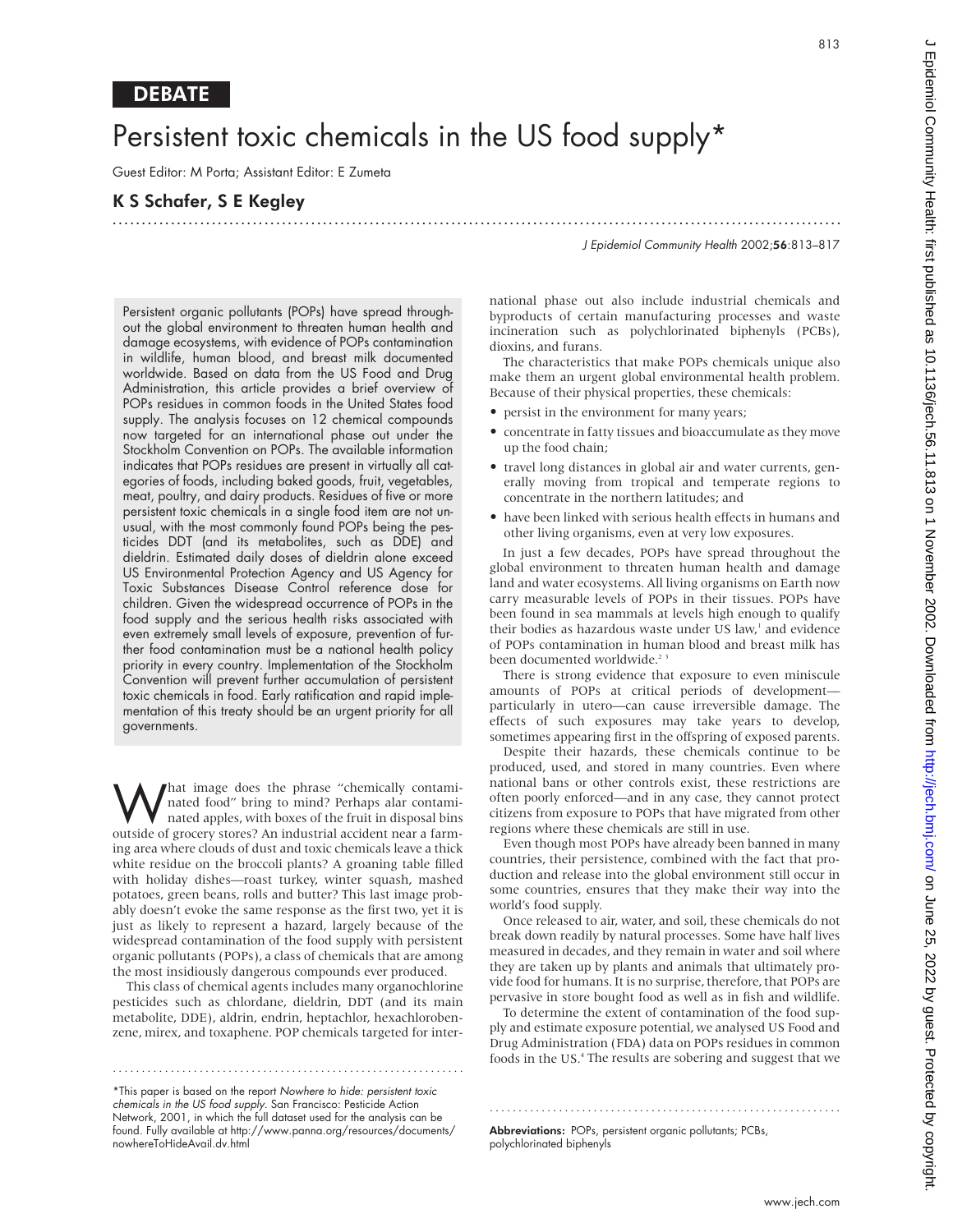|                  | Chlordane | <b>DDE</b> | <b>DDT</b> | Dieldrin | Dioxin | Endrin | Heptachlor | Hexachlorobenzene | Toxaphene |
|------------------|-----------|------------|------------|----------|--------|--------|------------|-------------------|-----------|
| Apple            |           | Χ          |            |          |        |        |            |                   |           |
| Blueberry muffin |           | X          |            |          |        |        |            |                   |           |
| Cantaloupe       |           | X          |            | X        |        | $\chi$ | X          |                   | $\chi$    |
| Carrots          |           | X          | $\chi$     | X        |        |        |            |                   |           |
| Cheddar cheese   |           | Χ          |            | X        | X      |        | X          | X                 |           |
| Cucumber         | X         | X          |            | X        |        | X      | X          |                   | X         |
| French dressing  |           |            |            | X        |        |        |            |                   |           |
| Granola          |           | X          |            |          |        |        |            |                   |           |
| Green pepper     |           | X          |            |          |        |        |            |                   |           |
| Milk, 2%         |           | X          |            | X        | X      |        |            |                   |           |
| Skim milk        |           | X          |            |          |        |        |            |                   |           |
| Peanuts          |           | X          |            | X        |        |        |            | X                 | X         |
| Potatoes         |           | X          |            | X        |        |        |            |                   |           |
| Radish           | X         | Χ          | X          | X        |        | X      | X          |                   | X         |
| Salmon           |           | X          | $\chi$     | X        |        |        | X          | X                 |           |
| Sherbet          |           | Χ          |            | X        |        |        |            |                   |           |
| Spinach          |           | X          | $\chi$     | X        |        |        | X          |                   | X         |
| Strawberries     |           | X          |            | X        |        |        |            |                   | X         |
| Summer squash    | X         | X          | $\chi$     | X        |        | X      | X          | X                 | X         |
| Yogurt           |           | Χ          |            |          | X      |        |            |                   |           |

Breakfast: yogurt/granola; cantaloupe slice; blueberry muffin; coffee/2% milk. Lunch: spinach salad w/radish, bell pepper, cucumber, French dressing; quesadilla (tortilla w/cheddar cheese); strawberries; skim milk. Dinner: baked salmon; rice; stir fried vegetables (carrot, summer squash, potatoes); fruit sherbet. Snacks: trail mix with peanuts; apple.

are now paying the price for past use of these chemicals—and may continue to pay for some time to come.

## METHODS USED TO EVALUATE POPs IN THE US FOOD SUPPLY

Our study of POPs in the US food supply was designed to paint an accurate picture of dietary exposure to POPs in the US, using available federal government and university data. The chemicals examined in the report are the 12 compounds now targeted for an international phase out under the Stockholm Convention (to which we refer later in the article).

Data on POPs levels in food items were drawn primarily from the latest findings of US FDA's Total Diet Study (TDS).<sup>5</sup> This study reports the mean, minimum, and maximum values of pesticide residues found in samples taken from a random, off the shelf "market basket" survey of fresh and processed foods consumed in the United States. The FDA POPs residue data were supplemented by more comprehensive annual pesticide residue data on fruits and vegetables from the US Department of Agriculture's Pesticide Data Program.<sup>6-8</sup> Given the random nature of sampling, some foods (which, none the less, may also be contaminated with POPs) do not appear in these databases.

Analysis of potential dioxin residues on selected food items is included in our study. As neither the FDA nor the US Department of Agriculture test regularly for the presence of dioxins and furans, data on potential occurrence and concentrations of dioxin residues were drawn from results of prior US EPA and university dioxin residue research.<sup>9 10</sup> Information on PCB contaminated foods such as fish, which represent a recognised health risk, is not included in the FDA analysis or in our analysis of residues for this study (see page 22 of original report for data on PCBs in fish).4

Typical daily diets were constructed for four regions in the US, reflecting foods typically eaten in each region. The data were then analysed to determine the number and concentrations of POPs residues found in each food item for each of these daily meal plans. The analysis included the determination of the number of "hits" of POPs exposure an individual would receive in an average day, where a "hit" is defined as the occurrence of one POP chemical in a single food item.

The typical daily diets were used in combination with the average and maximum FDA determined residue levels to estimate average and maximum exposures to a particular POPs

chemical—dieldrin—for children and adults (in mg of chemical per kilogram of body weight per day). For each food item in the daily diet, the mean dieldrin residue (in mg/kg) reported in the FDA Total Diet Study was multiplied by an estimated portion size (in kg) to obtain the mg of dieldrin ingested with that particular food. The total dose of dieldrin ingested in mg of dieldrin per kg of body weight per day was calculated by summing the milligrams of chemical ingested with all food items and dividing by 70 kg (average adult weight for adult diet) or 20 kg (average child weight for child diet). Because only 10% of samples tested contained dieldrin residues, the total estimated amount ingested was multiplied by 10% to obtain the final estimate of exposure in mg of dieldrin per kg of body weight per day. (The percentage of samples contaminated varied considerably depending on the identity of the food, the sampling year and the country of origin. For example, in 1998, 78% of frozen winter squash samples from the US contained dieldrin residues, while only 15% of fresh US winter squash samples contained residues. That same year, 0.8% of fresh Mexican winter squash contained dieldrin residues. See Groth et al.<sup>8</sup>)

To put the levels of POPs in food in perspective, these estimated daily dietary exposures were compared with health based exposure thresholds established by the US EPA and the Agency for Toxic Substances and Disease Registry (ATSDR).<sup>11</sup>

## RESULTS AND DISCUSSION

Analysis of the data shows that POPs residues are present in virtually all categories of foods, including baked goods, fruit, vegetables, meat, poultry, and dairy products. Residues of five or more persistent toxic chemicals in a single food item were not unusual, with the most commonly found POPs being DDT and its metabolites (found in 21% of samples tested in 1998 and 22% in 1999), and dieldrin (found in 10% of samples tested in 1998 and 12% in 1999).<sup>12-13</sup> Dieldrin and DDT are both highly persistent and toxic organochlorine pesticides. Dieldrin was banned in the US in the late 1970s. Because of widespread environmental damage, DDT was banned in the US in 1972.

Data from FDA's "market basket" diet study and other sources documented above are presented in table 1 to indicate the POPs residues found in a typical daily diet in the western United States. Information on dioxin contamination is included where data are available.

Results show that a typical daily diet in the western US could potentially deliver 66 "hits" of POPs exposure, while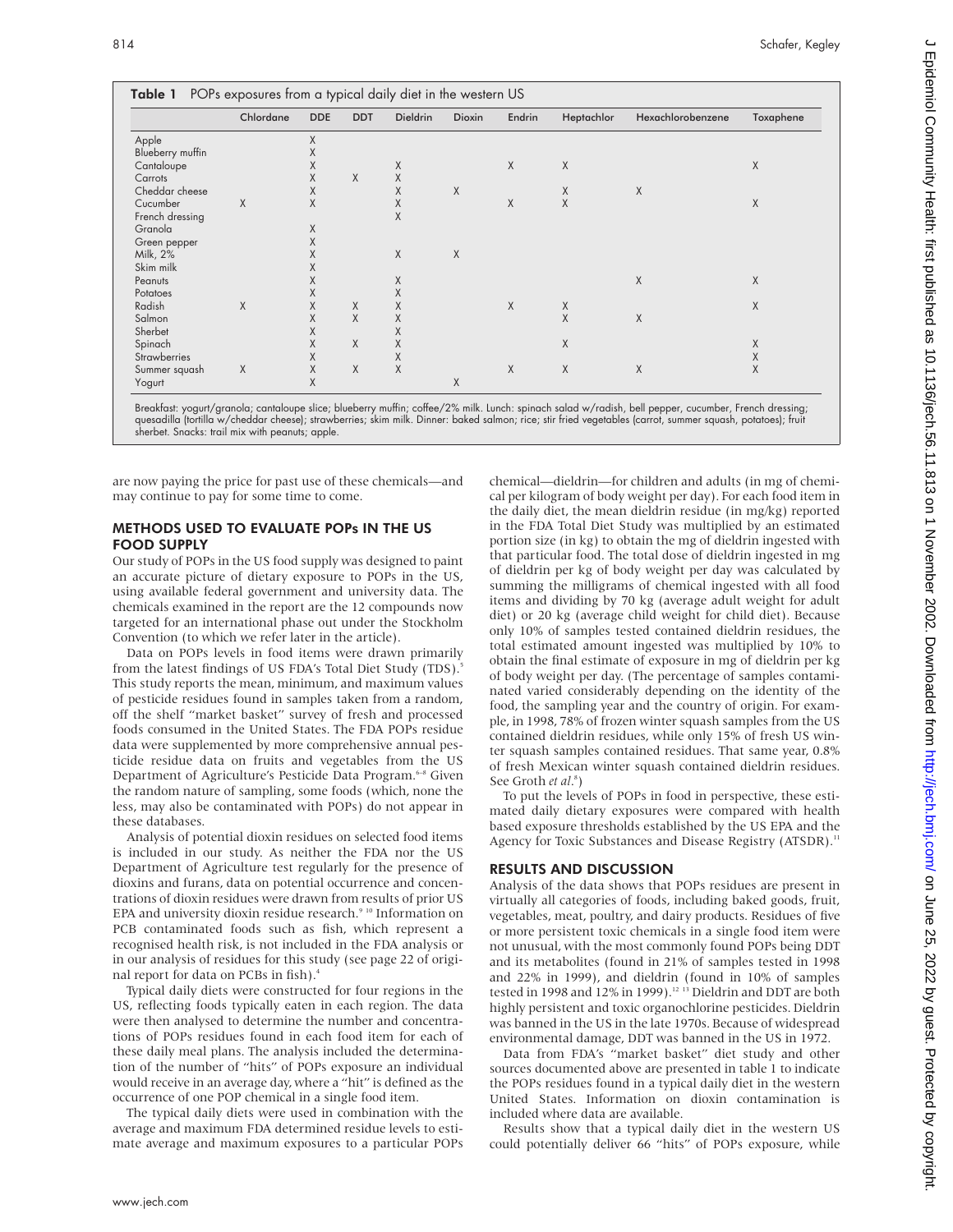|  |  |  |  |  | Table 2 Hazard rankings of selected persistent organic pollutants |  |  |
|--|--|--|--|--|-------------------------------------------------------------------|--|--|
|--|--|--|--|--|-------------------------------------------------------------------|--|--|

|                                       | Acute hazard<br>rating* |               | Cancer ratingt               |                           | Endocrine            | US EPA RfD and ATSDR MRL<br>$(mg/kg/day)$ §         |                         |
|---------------------------------------|-------------------------|---------------|------------------------------|---------------------------|----------------------|-----------------------------------------------------|-------------------------|
| Chemical(s)                           | <b>WHO</b>              | <b>US EPA</b> | <b>US EPA</b><br><b>IARC</b> |                           | disruptor<br>status‡ | <b>US EPA</b>                                       | <b>ATSDR</b>            |
| Aldrin                                | Ib                      |               |                              | <b>B2.</b> Probable       | Yes                  | $3 \times 10^{-5}$                                  | $3 \times 10^{-5}$      |
| Chlordane                             | Ш                       |               | 2B, Possible                 | <b>B2.</b> Probable       | Yes                  | $5 \times 10^{-4}$                                  | $6 \times 10^{-4}$      |
| DDT, DDE                              | Ш                       | Ш             | 2B. Possible                 | <b>B2. Probable</b>       | Yes                  | $5 \times 10^{-4}$                                  | $5 \times 10^{-4}$      |
| <b>Dieldrin</b>                       | <b>NA</b>               | $\mathbf{II}$ | 3, Unclassifiable            | B <sub>2</sub> , Probable | Yes                  | $5 \times 10^{-5}$                                  | $5 \times 10^{-5}$      |
| 2,3,7,8-Tetrachloro-dibenzo-p-dioxin¶ | <b>NA</b>               |               | 1. Known                     | A. Known                  | Yes                  | <b>NA</b>                                           | $1 \times 10^{-9}$      |
| 2,3,4,7,8-Penta-chlorodibenzofuran¶   | <b>NA</b>               |               | 1. Known                     | A, Known                  | Yes                  | <b>NA</b>                                           | $3 \times 10^{-8}$      |
| Endrin                                | Ib                      |               | 3, Unclassifiable            | D, Unlikely               | Yes                  | $3 \times 10^{-4}$                                  | $3 \times 10^{-4}$      |
| Heptachlor                            | Ш                       |               | 2B, Possible                 | <b>B2.</b> Probable       | Yes                  | $5 \times 10^{-4}$                                  | <b>NA</b>               |
| Hexachlorobenzene                     | la                      | IV            | 2B, Possible                 | B2, Probable              | Yes                  | $8 \times 10^{-4}$                                  | $2 \times 10^{-5}$      |
| Mirex                                 | <b>NA</b>               | $\mathbf{II}$ | 2B, Possible                 | <b>NA</b>                 | Yes                  | $2 \times 10^{-4}$                                  | $8\times10^{-4}$        |
| PCBs**                                | <b>NA</b>               | <b>NA</b>     | 2A, Probable                 | B <sub>2</sub> , Probable | Yes                  | $7\times10^{-5}$ (1060),<br>$2\times10^{-5}$ (1254) | $2\times10^{-5}$ (1254) |
| Toxaphene                             | <b>NA</b>               | $\mathsf{II}$ | 2B, Possible                 | B <sub>2</sub> , Probable | Yes                  | <b>NA</b>                                           | $1 \times 10^{-3}$      |

 $*$  Acute ratings from the World Health Organisation (WHO) are based on oral, dermal, or inhalation  $LD_{\rm so}$  values: Ia, extremely hazardous; Ib, highly hazardous; II, moderately hazardous; III, slightly hazardous. Acute ratings from the US Environmental Protection Agency are based on US National<br>Toxicology Program oral rat ID<sub>so</sub> data:<sup>24</sup> I, LD<sub>so</sub> <50 mg/kg; II, ID<sub>so</sub> levels (MRLs) (oral, chronic or intermediate) from the Agency for Toxic Substances Disease Registry (ATSDR).28 ¶Most toxic isomer of this group of compounds.

\*\*RfDs given for two PCB mixtures: Aroclor 1060 and Aroclor 1254. US EPA has not come to a consensus value for the RfD for Aroclor 1248 because the lowest dose tested caused an intant death in a species ot monkey that was tested. RtD tor Aroclor 1260 was not available. Agency tor Toxic Substances<br>Disease Registry Minimal Risk Level (MRL) is only available for Aroclor

hypothetical daily meal plans developed for three other US regions could deliver between 63 and 70 POPs exposures per day. A traditional holiday dinner could deliver 38 hits in a single meal. The number of potential exposures found were as follows (these potential exposure estimates represent a worst case scenario, where every food item in the daily diet contains residues. Actual frequency of detection of these POPs pesticides among samples taken in the FDA study were 22% or less);

- Midwest US: 63 exposures per day
- North east US: 64 exposures per day
- South east US: 70 exposures per day
- Western US: 66 exposures per day
- Holiday dinner: 38 exposures in a single meal

According to FDA's Total Diet Study, POPs residues usually occur at less than 100 parts per billion (see appendix C in reference 4 for concentration data). Research indicates, however, that even these low levels of exposure are cause for concern (for an excellent overview of the recent research on low level exposure and its effects, see Schettler T, Stein J, Reich F, *et al*. *In harm's way: toxic threats to child development*. Boston: Greater Boston Physicians for Social Responsibility, 2000).<sup>14-17</sup> Various US and international agencies have established maximum POPs exposure levels, above which they have determined there is significant cause for concern about increased risk of both cancer and non-cancer effects. US Agency for Toxic Substances and Disease Registry defines Minimal Risk Levels (MRLs) for hazardous substances, an estimate of the daily human exposure to a hazardous substance that is likely to be without appreciable risk of adverse non-cancer health effects over a specified duration of exposure (see http:// www.atsdr.cdc.gov/mrls.html). US EPA defines a Reference Dose (RfD) for noncancer toxicity of individual chemicals, a dose below which no ill effects are anticipated (see the US EPA Integrated Risk Information System (IRIS) database, http:// www.epa.gov/iris/). The World Health Organisation (WHO) defines an Acceptable Daily Intake (ADI) as the dose below which no ill effects are anticipated (see the WHO *Chemical Contaminants in Food* web site http://www.who.int/fsf/ Chemicalcontaminants/index2.htm). While there are some differences in the thresholds established by different health

and environmental agencies, the levels of exposure triggering concern about potential health damage are generally extremely low (see table 2). In the case of the pesticide dieldrin, both the ATSDR and EPA have set the level of concern for exposure at 0.05 µg/kg of body weight per day—a total of 3.5 µg of dieldrin per day for a 70 kg adult. This amount of dieldrin represents 0.000000005% of an average adult's body weight, similar to a drop of water in an Olympic size swimming pool (50 metres×25 metres×2 metres).

Our findings indicate that the US food supply is contaminated with levels of POPs chemicals that result in exposures at or above the health based standards. Figure 1 shows that for children, dietary intake of the pesticide dieldrin can be well above risk thresholds set by government agencies. When it comes to protecting children from POPs, "safe" levels of exposure are even lower. Children eat disproportionately more of certain foods on a pound for pound body weight basis than does an average weight adult male. In addition, young children's bodies are engaged in a multitude of hormone directed developmental processes that are uniquely susceptible to disruption from POPs chemicals. Proportionately larger exposures and unique susceptibilities combine to make developing children much more vulnerable to the adverse effects of POPs than adults. The US Food Quality Protection Act of 1996 recognises that children are not simply small adults. After recommendations of an influential US National Academy of Sciences study,<sup>18</sup> the law requires EPA to take into consideration the factors that make children uniquely vulnerable to the risks posed by pesticides in the food supply by building an additional safety factor into the risk assessment.

Unfortunately, the story of dieldrin exposure told by figure 1 is not the entire picture. Health based thresholds are established for individual chemicals, while actual diets may include PCB residues in a fish fillet, dieldrin in a serving of zucchini, and dioxin in an ice cream cone. Because these organochlorine chemicals often have similar types of adverse health effects (see below), the sum of the adverse effects of exposures to combinations of chemicals will be greater than that for exposure to a single chemical.

The results of this analysis also highlight a serious flaw in the US regulatory framework that is supposed to be protecting public health. When the residue level of a toxic chemical in a food product tested by FDA is at or higher than a specified FDA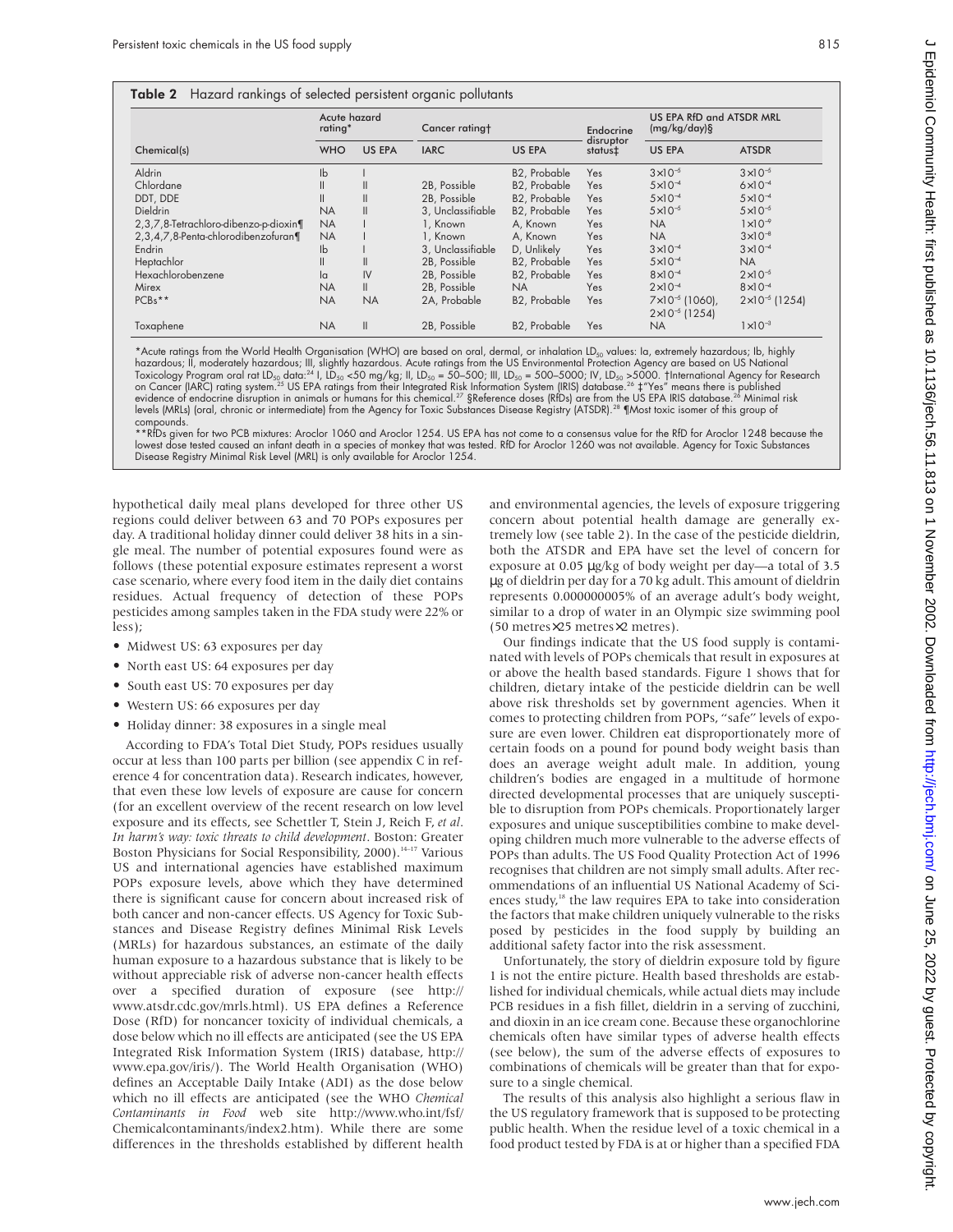

Figure 1 Comparison of dieldrin in regional daily diets and US health based risk thresholds.

"action level," FDA must remove the food from the market. However, evaluation of the action levels for POPs chemicals indicates that ingestion of foods contaminated at the FDA action level would result in exposures that significantly exceed the health based standards set by US EPA and ATSDR. As an example, consider a serving of fish contaminated with DDT residues equal to the amount permitted by FDA's action level. Because FDA's action level for DDT is significantly higher than health based standards set by EPA and ATSDR, consumption of this single serving of fish would expose a consumer to almost 50 times the daily exposure considered "safe" by those health based standards. If a glass of milk contained an amount of DDT equal to the level allowed by FDA's action level, it would contain nearly 10 times as much DDT as the daily exposure level considered safe by EPA and ATSDR.

As illustrated in table 3, eating a full day's diet of items contaminated with DDT at levels allowed by FDA would bring an adult's exposure to about 90 times the safe level established by ATSDR's health based standards (Minimal Risk Levels or "MRLs"). A child's exposure to amounts of DDT allowed by FDA action levels would be more than 300 times the health based standard. While the probability is low that an entire day's diet would consist of all items contaminated at FDA action levels, the data illustrate the dramatic extent to which FDA action levels fall short of other federal agency standards of public health protection.

## POPs ARE LINKED TO HEALTH PROBLEMS

Some of the human health effects now linked to POPs exposure include cancer, learning disorders, impaired immune function, reproductive dysfunction (for example, low sperm counts, endometriosis—probably as a result of endocrine disruption), and diabetes.<sup>19-21</sup>

In the timeframe of widespread use of these persistent toxic chemicals, various disease registries and surveillance efforts show increased incidence of breast cancer, learning disabilities, infertility and reproductive system damage. No one can say with certainty the extent to which exposure to POPs is responsible for these trends; we are exposed to a variety of pesticides and other chemicals in our daily lives that certainly contribute to these diseases. Nevertheless, many studies indicate that exposure to POPs is linked to numerous chronic illnesses and developmental disorders.

Because many POPs chemicals exhibit similar modes of action on the human body, the health effects resulting from exposure to multiple chemicals can be substantially greater than those resulting from exposure to a single chemical. The effects are especially pronounced on a developing fetus or infant.<sup>22</sup> The fact that additive and/or synergistic effects are common for POPs makes a strong case for banning the use of the entire class of chemicals, not just a few of the worst offenders.

## THE STOCKHOLM CONVENTION

As long as POPs continue to be produced and used anywhere, they will continue to contaminate the food supply and threaten the health of people and ecosystems worldwide. The ubiquitous presence of these chemicals in the food supply and their extensive adverse effects both on human and environmental health creates a compelling and urgent need for action to prevent further release of these dangerous chemicals.

Recognising that the health risks from POPs can neither be managed by individual countries' regulators nor contained by national borders, the United Nations Environment Programme sponsored an international agreement, the Stockholm Convention, signed in May 2001, to phase out production, use, and release of POPs.<sup>23</sup> Twelve POPs have been identified as initial phase out targets under the new treaty. As mentioned earlier, this list includes nine organochlorine pesticides and three industrial chemicals/byproducts. The Stockholm Convention is a promising vehicle for tackling POPs accumulation in the world's food supply.

| Food item          | Amount of food<br>ingested (g) | FDA action level<br>$(\mu g/g)^*$ | Total amount of<br>pesticide ingested $(\mu g)$ |
|--------------------|--------------------------------|-----------------------------------|-------------------------------------------------|
| Eggs               | 125                            | 0.50                              | 62                                              |
| Melon              | 125                            | 0.10                              | 12                                              |
| Milk               | 250                            | 1.25                              | 312                                             |
| Toast (grains)     | 250                            | 0.50                              | 125                                             |
| Carrots            | 125                            | 3.00                              | 375                                             |
| Cucumbers          | 125                            | 0.10                              | 12                                              |
| Tomatoes           | 125                            | 0.05                              | 6                                               |
| Spinach            | 125                            | 0.50                              | 62                                              |
| Radishes           | 62                             | 0.20                              | 12                                              |
| Fish               | 372                            | 5.00                              | 1860                                            |
| Eggplant           | 125                            | 0.10                              | 12                                              |
| Legume             | 250                            | 0.20                              | 50                                              |
| Potatoes           | 250                            | 1.00                              | 250                                             |
| Total              |                                |                                   | 3154                                            |
| ATSDR MRL† (adult) |                                |                                   | 35                                              |
| ATSDR MRL‡ (child) |                                |                                   | 10                                              |

\*Micrograms of pesticide residue allowed per gram of food. †Agency for Toxic Substances and Disease Registry, Minimal Risk Level for a 70 kg adult. ‡Agency for Toxic Substances and Disease Registry, Minimal Risk Level for a 20 kg child.

Table 3 Daily DDT intake per person if food is contaminated with DDT permitted by FDA action levels